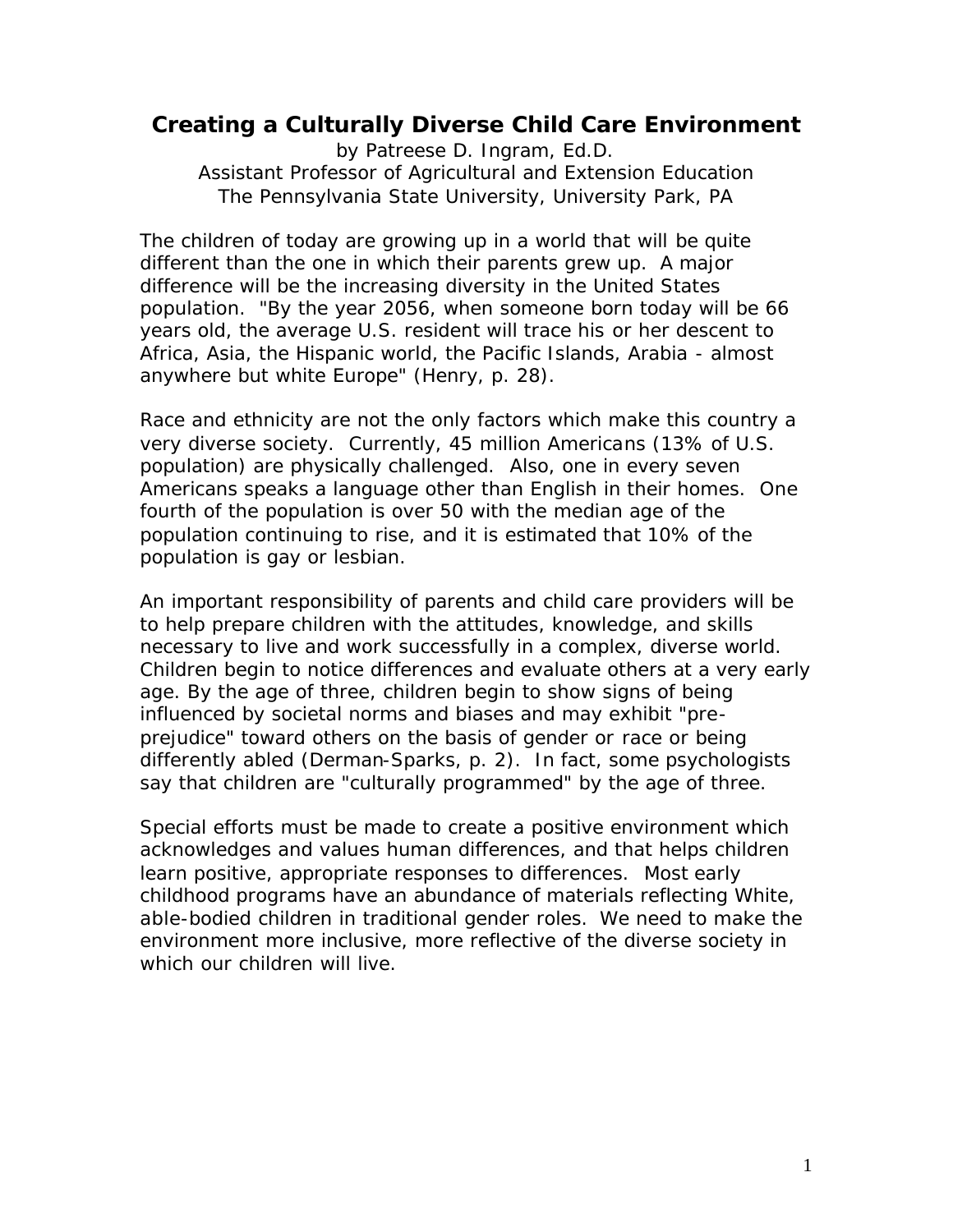The following are considerations that can be used to assess a child care environment.

| <b>Assessing the Physical/Material Environment</b> |  |                                                                                                                                                                               |  |
|----------------------------------------------------|--|-------------------------------------------------------------------------------------------------------------------------------------------------------------------------------|--|
| Yes No                                             |  | Do books, pictures/posters, videos/movies: include children<br>and adults of color as well as White?                                                                          |  |
|                                                    |  | Yes No project a fair balance of men and women doing similar jobs,<br>both inside the home and outside the home?                                                              |  |
|                                                    |  | Yes No include stories about different cultures?                                                                                                                              |  |
|                                                    |  | show people who are physically challenged in a variety of<br>Yes No settings including family roles, recreational activities, and<br>employment positions?                    |  |
| Yes No                                             |  | feature important people who reflect racial/ethnic, gender, and<br>ableness diversity?                                                                                        |  |
|                                                    |  | Yes No avoid the use of stereotypes (e.g., cowboys and Indians)?                                                                                                              |  |
| Yes No                                             |  | depict people in a variety of social/economic classes including<br>working class, middle class, and upper class?                                                              |  |
|                                                    |  | Yes No show pictures of older people engaged in a variety of activities.                                                                                                      |  |
|                                                    |  | Language                                                                                                                                                                      |  |
| Yes No                                             |  | Are children provided an opportunity to see and hear a variety<br>of different languages, including songs and music?                                                          |  |
|                                                    |  | <b>Toys and Play Materials</b>                                                                                                                                                |  |
|                                                    |  | Do dolls represent a fair balance of all the major groups in the<br>Yes No United States-White, African American, Latino, Asian-Pacific<br>Islander, Native American?         |  |
| YesNo                                              |  | Do dolls represent a fair balance of males and females? Do<br>female dolls have both dresses and pants for clothing?                                                          |  |
|                                                    |  | Do colored paper, crayons, and play dough include a variety of<br>Yes No brown skin tone colors ranging from light brown to dark brown,<br>as well as flesh and peach colors? |  |
|                                                    |  | <b>Holidays and Celebrations and Foods</b>                                                                                                                                    |  |
| Yes No                                             |  | Are children exposed to holiday celebrations of different<br>religions and different racial/ethnic groups?                                                                    |  |
| Yes No                                             |  | Do snacks and meals include foods and dishes from other<br>cultures?                                                                                                          |  |
|                                                    |  | <b>Assessing Our Interactions With Children</b>                                                                                                                               |  |
| Yes No                                             |  | Are girls offered as much physical freedom and use of large<br>motor equipment as boys?                                                                                       |  |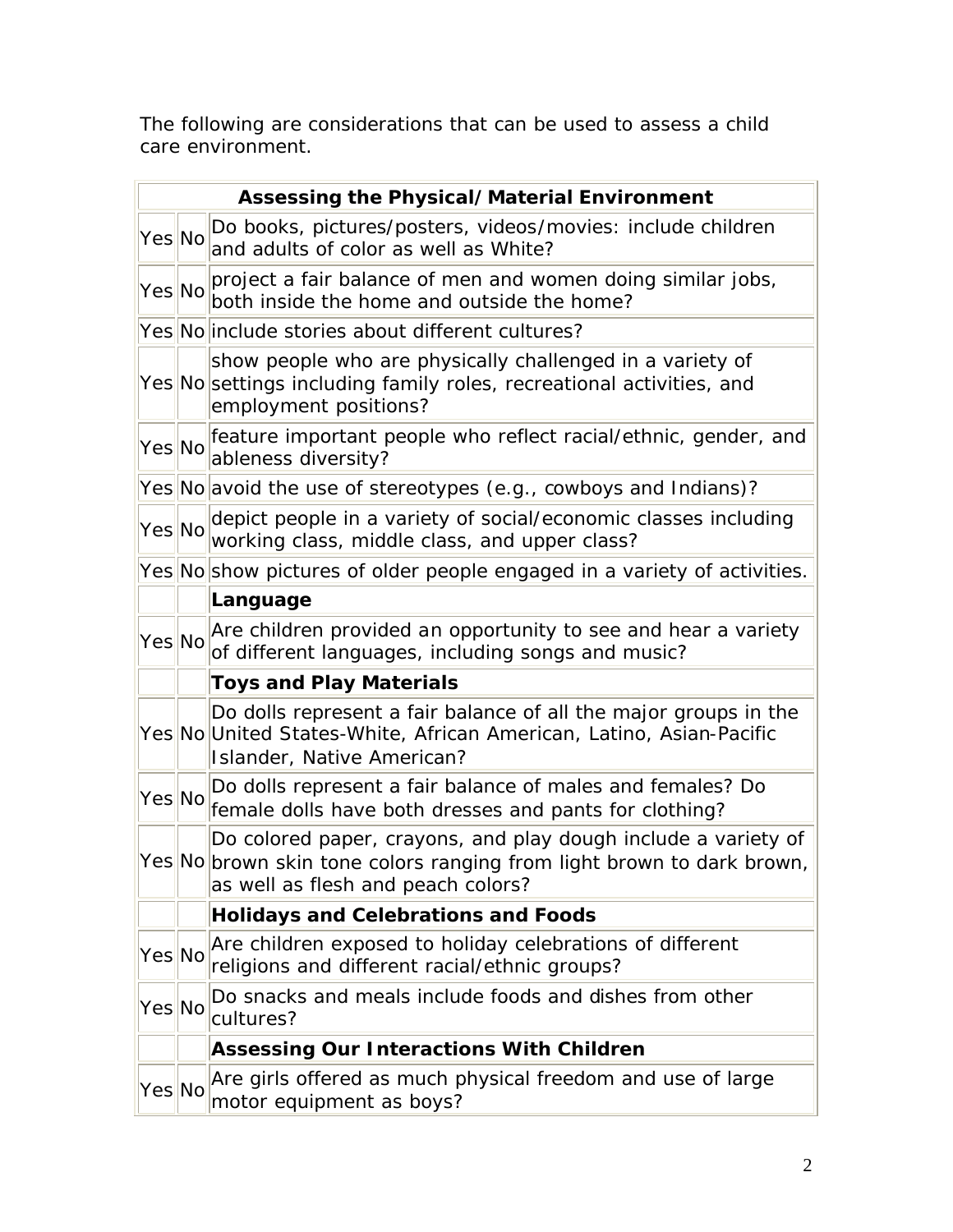| Yes No | Are similar behaviors interpreted or responded to differently<br>with boys than girls?                                                                                      |
|--------|-----------------------------------------------------------------------------------------------------------------------------------------------------------------------------|
| Yes No | Are similar behaviors interpreted or responded to differently<br>with White children than children of color?                                                                |
| Yes No | Is the language used by adults free of gender bias (e.g. police<br>officer vs. policeman, fire fighter vs. fireman)?                                                        |
| Yes No | Do children receive open, unbiased answers to their questions<br>about disabilities, gender, and race or ethnicity?                                                         |
|        | Does information about other cultures only focus on other<br>Yes No countries and ignore the cultural diversity within this country<br>(e.g. Mexico vs. Mexican-Americans)? |
|        | <b>Assessing Our Own Beliefs and Attitudes</b>                                                                                                                              |
| YesNo  | Do I/staff appreciate the similarities and differences that exist<br>among different racial and ethnic groups?                                                              |
| Yes No | Do I/staff feel comfortable interacting with people who are<br>racially or culturally different from myself?                                                                |
| YesNo  | Am I/staff comfortable interacting with people who have a<br>physical or mental disability?                                                                                 |
| YesNo  | Does each minority culture has something positive to<br>contribute to American society?                                                                                     |
| Yes No | Do I/staff think the ability to speak another language is a<br>valuable skill in this country?                                                                              |
| Yes No | It is good for children to learn a second language, other than<br>English?                                                                                                  |
|        | Yes No Am I comfortable talking about difference in religious beliefs?                                                                                                      |
|        | Yes No Are women are as capable as men in American society?                                                                                                                 |

Child care providers have an opportunity to help children develop a high level of understanding, appreciation, and respect for individual differences in themselves and others. Young children model the behavior of older children and adults. Remember, what is *not* included in the environment can be as powerful a contributor to attitudes as what *is* included in the environment.

Exposure to human differences and relationships with diverse people help to break down fear and negative stereotypes. Learning to respect our differences is the only way we can get along in a changing world.